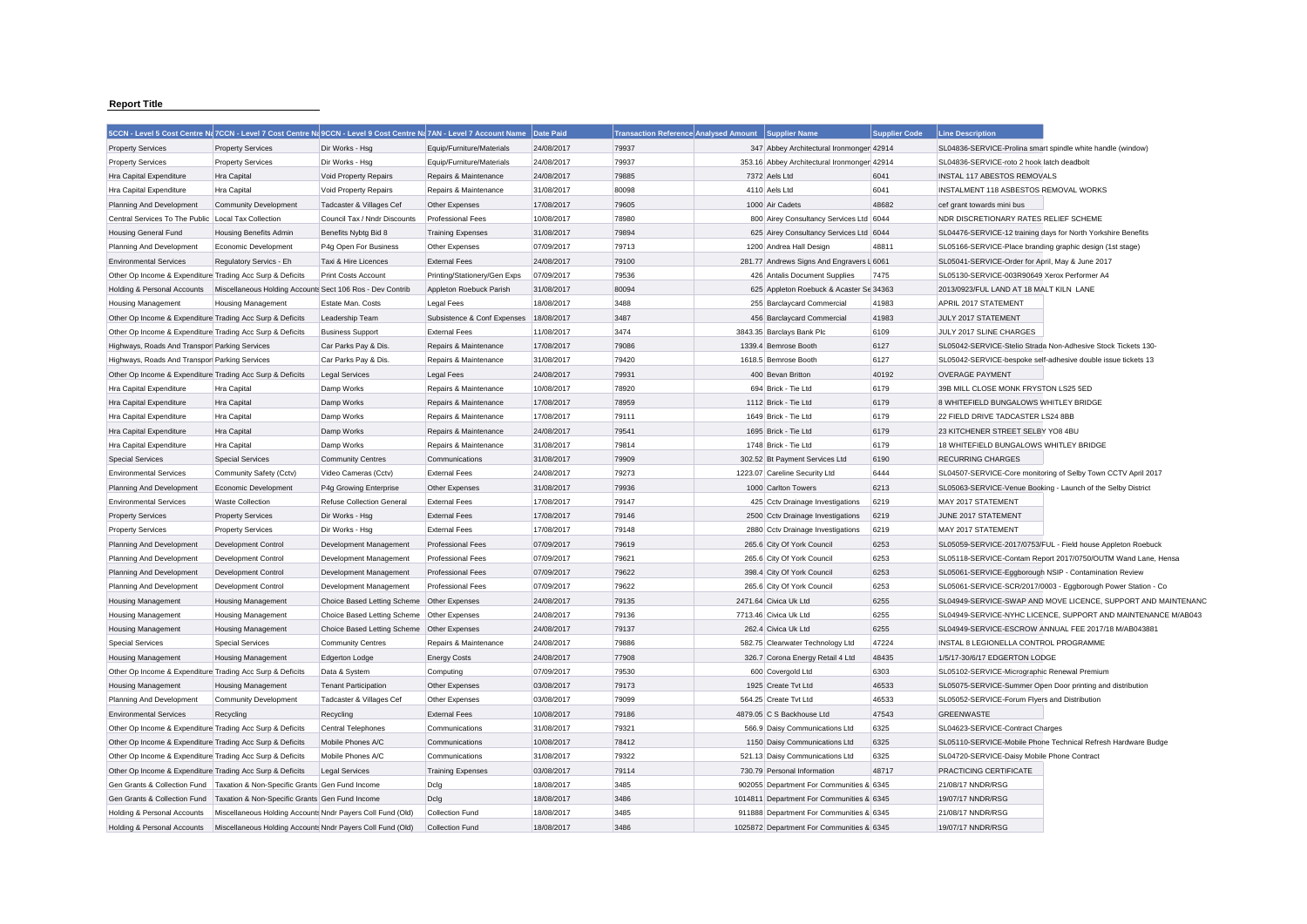| Cultural And Related Services   Open Spaces               |                                                           | Community Parks & Open Spac Repairs & Maintenance    |                                         | 24/08/2017 | 79154 |           | 387.27 Enterprise Managed Services Lt 6404    |                | JUNE 2017 ADDITIONALS                                         |                                                               |
|-----------------------------------------------------------|-----------------------------------------------------------|------------------------------------------------------|-----------------------------------------|------------|-------|-----------|-----------------------------------------------|----------------|---------------------------------------------------------------|---------------------------------------------------------------|
| Cultural And Related Services Open Spaces                 |                                                           | Community Parks & Open Spac Repairs & Maintenance    |                                         | 24/08/2017 | 79155 |           | 530 Enterprise Managed Services Lt 6404       |                | JUNE 2017 FAIRBURN GRASS CUTTING                              |                                                               |
| <b>Cultural And Related Services</b>                      | Open Spaces                                               | Community Parks & Open Spac Repairs & Maintenance    |                                         | 24/08/2017 | 79156 |           | 4335.76 Enterprise Managed Services Lt 6404   |                | JULY 2017 WASTE MANAGEMENT                                    |                                                               |
| <b>Cultural And Related Services</b>                      | Open Spaces                                               | Community Parks & Open Spac Repairs & Maintenance    |                                         |            | 79901 |           | 929.57 Enterprise Managed Services Lt 6404    |                | JULY 2017 ADDITIONALS                                         |                                                               |
| <b>Cultural And Related Services</b>                      | Open Spaces                                               | Community Parks & Open Spac Repairs & Maintenance    |                                         |            | 79902 |           | 530 Enterprise Managed Services Lt 6404       |                | JULY 2017 GRASS CUTTING SERVICE                               |                                                               |
| <b>Cultural And Related Services</b>                      | Open Spaces                                               | <b>Grass Cutting</b>                                 | Repairs & Maintenance                   | 24/08/2017 | 79156 |           | 2843.1 Enterprise Managed Services Lt 6404    |                | JULY 2017 WASTE MANAGEMENT                                    |                                                               |
| <b>Cultural And Related Services</b>                      | Open Spaces                                               | Selby Park                                           | Repairs & Maintenance                   | 24/08/2017 | 79156 |           | 8766.85 Enterprise Managed Services Lt 6404   |                | JULY 2017 WASTE MANAGEMENT                                    |                                                               |
| <b>Cultural And Related Services</b>                      | Recreation & Sport                                        | Selby Leisure Centre                                 | Repairs & Maintenance                   | 24/08/2017 | 79156 |           | 748.23 Enterprise Managed Services Lt 6404    |                | JULY 2017 WASTE MANAGEMENT                                    |                                                               |
| <b>Environmental Services</b>                             | <b>Cemetery Services</b>                                  | <b>Closed Burial Ground</b>                          | Repairs & Maintenance                   | 24/08/2017 | 79156 |           | 1124.16 Enterprise Managed Services Lt 6404   |                | JULY 2017 WASTE MANAGEMENT                                    |                                                               |
| <b>Environmental Services</b>                             | Recycling                                                 | Recycling                                            | <b>External Fees</b>                    | 24/08/2017 | 79156 |           | 123326.25 Enterprise Managed Services Lt 6404 |                | JULY 2017 WASTE MANAGEMENT                                    |                                                               |
| <b>Environmental Services</b>                             | <b>Street Cleansing</b>                                   | <b>Street Cleansing</b>                              | <b>External Fees</b>                    | 24/08/2017 | 79154 |           | 1307.04 Enterprise Managed Services Lt 6404   |                | JUNE 2017 ADDITIONALS                                         |                                                               |
| <b>Environmental Services</b>                             | <b>Street Cleansing</b>                                   | <b>Street Cleansing</b>                              | <b>External Fees</b>                    | 24/08/2017 | 79156 |           | 46511.49 Enterprise Managed Services Lt 6404  |                | JULY 2017 WASTE MANAGEMENT                                    |                                                               |
| <b>Environmental Services</b>                             | <b>Street Cleansing</b>                                   | <b>Street Cleansing</b>                              | <b>External Fees</b>                    |            | 79901 |           | 1200 Enterprise Managed Services Lt 6404      |                | JULY 2017 ADDITIONALS                                         |                                                               |
| <b>Environmental Services</b>                             | <b>Trade Waste</b>                                        | <b>Clinical Waste</b>                                | <b>External Fees</b>                    | 24/08/2017 | 79156 |           | 4344.76 Enterprise Managed Services Lt 6404   |                | JULY 2017 WASTE MANAGEMENT                                    |                                                               |
| <b>Environmental Services</b>                             | <b>Trade Waste</b>                                        | <b>Commercial Waste</b>                              | <b>External Fees</b>                    | 24/08/2017 | 79156 |           | 25604.98 Enterprise Managed Services Lt 6404  |                | JULY 2017 WASTE MANAGEMENT                                    |                                                               |
| <b>Environmental Services</b>                             | <b>Waste Collection</b>                                   | Dom.Wheeled Bins/Sac                                 | <b>External Fees</b>                    | 24/08/2017 | 79156 |           | 21888.78 Enterprise Managed Services Lt 6404  |                | JULY 2017 WASTE MANAGEMENT                                    |                                                               |
| <b>Environmental Services</b>                             | Waste Collection                                          | Refuse Collection General                            | Advertising                             | 24/08/2017 | 79156 |           | 1645.54 Enterprise Managed Services Lt 6404   |                | JULY 2017 WASTE MANAGEMENT                                    |                                                               |
| <b>Environmental Services</b>                             | <b>Waste Collection</b>                                   | <b>Refuse Collection General</b>                     | <b>External Fees</b>                    | 24/08/2017 | 79154 |           | 12891.7 Enterprise Managed Services Lt 6404   |                | JUNE 2017 ADDITIONALS                                         |                                                               |
| <b>Environmental Services</b>                             | Waste Collection                                          | Refuse Collection General                            | <b>External Fees</b>                    | 24/08/2017 | 79156 |           | 88155.87 Enterprise Managed Services Lt 6404  |                | JULY 2017 WASTE MANAGEMENT                                    |                                                               |
| <b>Environmental Services</b>                             | <b>Waste Collection</b>                                   | <b>Refuse Collection General</b>                     | <b>External Fees</b>                    |            | 79901 |           | 10313.36 Enterprise Managed Services Lt 6404  |                | JULY 2017 ADDITIONALS                                         |                                                               |
| Highways, Roads And Transpor Parking Services             |                                                           | Car Parks-Other                                      | Repairs & Maintenance                   | 24/08/2017 | 79156 |           | 277.26 Enterprise Managed Services Lt 6404    |                | JULY 2017 WASTE MANAGEMENT                                    |                                                               |
| <b>Housing Management</b>                                 | <b>Housing Management</b>                                 | Estate Man. Costs                                    | Other Expenses                          | 24/08/2017 | 79154 |           | 260.47 Enterprise Managed Services Lt 6404    |                | JUNE 2017 ADDITIONALS                                         |                                                               |
| <b>Housing Management</b>                                 | <b>Housing Management</b>                                 | Estate Man. Costs                                    | Other Expenses                          |            | 79901 |           | 975.76 Enterprise Managed Services Lt 6404    |                | JULY 2017 ADDITIONALS                                         |                                                               |
| Planning And Development                                  | <b>Building Control</b>                                   | <b>Street Nameplates</b>                             | Repairs & Maintenance                   |            | 79901 |           | 262.98 Enterprise Managed Services Lt 6404    |                | JULY 2017 ADDITIONALS                                         |                                                               |
| <b>Special Services</b>                                   | <b>Special Services</b>                                   | Grassed Areas & Open Spaces Repairs & Maintenance    |                                         | 24/08/2017 | 79156 |           | 7515.05 Enterprise Managed Services Lt 6404   |                | JULY 2017 WASTE MANAGEMENT                                    |                                                               |
| <b>Special Services</b>                                   | <b>Special Services</b>                                   | <b>Pumping Stations</b>                              | Repairs & Maintenance                   |            | 79901 |           | 328.48 Enterprise Managed Services Lt 6404    |                | JULY 2017 ADDITIONALS                                         |                                                               |
| Planning And Development                                  | Community Development                                     | Western Cef                                          | Other Expenses                          | 17/08/2017 | 79607 |           | 750 Fairburn Community Cafe                   | 47977          | western cef second installment                                |                                                               |
| Holding & Personal Accounts                               | Miscellaneous Holding Accounts Sect 106 Ros - Dev Contrib |                                                      | Selby Town                              | 10/08/2017 | 79404 |           | 1687.5 Fairburn Parish Council                | 6430           | 2013/0858/FUL SKATE PARK S106 PAYMENT                         |                                                               |
| <b>Property Services</b>                                  | <b>Property Services</b>                                  | Dir Works - Hsg                                      | Equip/Furniture/Materials               | 24/08/2017 | 79197 |           | 278.95 Fairfax Plant Hire                     | 6509           | 26 JOHNSON STREET                                             |                                                               |
| <b>Property Services</b>                                  | <b>Property Services</b>                                  | Dir Works - Hsg                                      | Equip/Furniture/Materials               | 31/08/2017 | 79762 |           | 259.2 Fairfax Plant Hire                      | 6509           | <b>CORDLESS HAMMER DRILL</b>                                  |                                                               |
| <b>Housing Management</b>                                 | Housing Management                                        | Ousegate Hostel                                      | <b>Fixtures &amp; Fittings</b>          | 10/08/2017 | 77286 |           | 575 Firelec Ltd                               | 6447           | SL04583-SERVICE-Costing for emergency lighting repairsat Ouse |                                                               |
| Housing Management                                        | <b>Housing Management</b>                                 | Ousegate Hostel                                      | <b>Fixtures &amp; Fittings</b>          | 31/08/2017 | 79316 |           | 380 Firelec Ltd                               | 6447           | SL05074-SERVICE-emergency lighting & fire alarm tests 7/7/17- |                                                               |
| <b>Housing Management</b>                                 | <b>Housing Management</b>                                 | Ousegate Hostel                                      | Fixtures & Fittings                     | 31/08/2017 | 79317 |           | 475 Firelec Ltd                               | 6447           | SL05073-SERVICE-Emergency Lighting & fire alarm tests -2/6/17 |                                                               |
| Planning And Development                                  | <b>Community Development</b>                              | Tadcaster & Villages Cef                             | Other Expenses                          | 17/08/2017 | 79606 |           | 5000 Friends Of Tadcaster Library             | 31682          | cef grant towards community library proj                      |                                                               |
| Hra Capital Expenditure                                   | Hra Capital                                               | Harold Mills Court Comm Centre Repairs & Maintenance |                                         | 24/08/2017 | 79185 |           | 4875 Girbau Uk                                | 6663           | HAROLD MILLS CENTRE SHERBURN                                  |                                                               |
| Planning And Development                                  | Economic Development                                      | <b>Property Management</b>                           | <b>Professional Fees</b>                | 24/08/2017 | 78753 |           | 7704 Groundwork Wakefield Ltd                 | 44350          | <b>SELBY TOLL BRIDGE</b>                                      |                                                               |
| Holding & Personal Accounts                               | Miscellaneous Holding Accounts Elections Holding Account  |                                                      | Other Expenses                          | 24/08/2017 | 79293 |           | 6045.52 Harrogate Borough Council             | 6523           | POLL CARDS POLLING STATION                                    |                                                               |
| <b>Environmental Services</b>                             | Regulatory Servics - Eh                                   | <b>Public Conveniences</b>                           | <b>External Fees</b>                    | 24/08/2017 | 79174 |           | 3787.86 Healthmatic Ltd                       | 6545           |                                                               | SL04504-SERVICE-Maintenance & cleaning of public conveniences |
| Other Op Income & Expenditure Trading Acc Surp & Deficits |                                                           | Housing Support & Enforcemen Other Expenses          |                                         | 03/08/2017 | 79210 |           | 436.45 Henriksen Ltd                          | 6555           | JULY COMMISSION & VAT                                         |                                                               |
| Central Services To The Public Elections                  |                                                           | <b>District Election</b>                             | Other Expenses                          | 03/08/2017 | 79163 |           | 9486.72 Hm Revenue & Customs                  | 6590           | JULY 2017 TAX & NI ELECTIONS                                  |                                                               |
| Holding & Personal Accounts                               | Control Accounts                                          | <b>Creditors Control</b>                             | Tax Deduct On Contract Payme 10/08/2017 |            | 79382 |           | 2030.4 Hm Revenue & Customs                   | 6590           | AUGUST 2017 CIS DEDUCTION                                     |                                                               |
| Holding & Personal Accounts                               | Miscellaneous Holding Accounts Elections Holding Account  |                                                      | Other Expenses                          | 03/08/2017 | 79163 |           | 9715.88 Hm Revenue & Customs                  | 6590           | JULY 2017 TAX & NI ELECTIONS                                  |                                                               |
| Hra Capital Expenditure                                   | Hra Capital                                               | <b>Garage Sites</b>                                  | Repairs & Maintenance                   | 07/09/2017 | 79720 |           | 550 Hobman Doors                              | 6596           | 46 WESTFIELD AVENUE GARAGE                                    |                                                               |
|                                                           |                                                           |                                                      |                                         |            | 78961 |           | 1463.6 Home Maintenance                       |                |                                                               |                                                               |
| Hra Capital Expenditure                                   | Hra Capital                                               | Void Property Repairs                                | Repairs & Maintenance                   | 17/08/2017 |       |           |                                               | 47112<br>47112 | 30A MANOR GARTH                                               |                                                               |
| Hra Capital Expenditure                                   | Hra Capital                                               | Void Property Repairs                                | Repairs & Maintenance                   | 17/08/2017 | 78962 |           | 325 Home Maintenance                          |                | 7 ORCHARD LANE                                                |                                                               |
| <b>Property Services</b>                                  | <b>Property Services</b>                                  | Dir Works - Hsg                                      | <b>External Fees</b>                    | 10/08/2017 | 79291 |           | 3028 Home Maintenance                         | 47112          | 11 BARLEYHORN ROAD                                            |                                                               |
| <b>Property Services</b>                                  | <b>Property Services</b>                                  | Dir Works - Hsg                                      | <b>External Fees</b>                    | 17/08/2017 | 78987 |           | 2370 Home Utility Group Limited               | 47533          | 9 SHIREBURN GROVE SELBY                                       |                                                               |
| <b>Property Services</b>                                  | <b>Property Services</b>                                  | Dir Works - Hsa                                      | Equip/Furniture/Materials               | 17/08/2017 | 79313 |           | 5829.61 Howdens Joinery Ltd                   | 21474          | JULY 2017 STATEMENT                                           |                                                               |
| <b>Housing General Fund</b>                               | Homelessness                                              | <b>Homeless Persons</b>                              | Other Expenses                          | 24/08/2017 | 79929 | 2000 Idas |                                               | 26254          | 1/4/17-30/6/17 HOMELESS PREVENTION                            |                                                               |
| <b>Environmental Services</b>                             | Recycling                                                 | Recycling                                            | <b>External Fees</b>                    | 17/08/2017 | 79098 |           | 1250 Inchpunch Design Limited                 | 47246          | SL04983-SERVICE-Dont Be A Waster Window Stickers              |                                                               |
| Other Op Income & Expenditure Trading Acc Surp & Deficits |                                                           | Access Selby - Contact Centre                        | Printing/Stationery/Gen Exps            | 07/09/2017 | 79551 |           | 410.68 Initial Washroom Solutions             | 6631           | 28/8/17-27/11/17 SANITACT UNIT                                |                                                               |
| <b>Property Services</b>                                  | <b>Property Services</b>                                  | Dir Works - Hsg                                      | <b>External Fees</b>                    | 10/08/2017 | 79112 |           | 14664.45 It Electrical (Yorkshire) Ltd        | 6652           | JUNE 2017 ELECTRICAL WORKS                                    |                                                               |
| <b>Property Services</b>                                  | <b>Property Services</b>                                  | Dir Works - Hsa                                      | Equip/Furniture/Materials               | 10/08/2017 | 78605 |           | 2873.75 Jewson Ltd                            | 6662           | JUNE 2017 STATEMENT                                           |                                                               |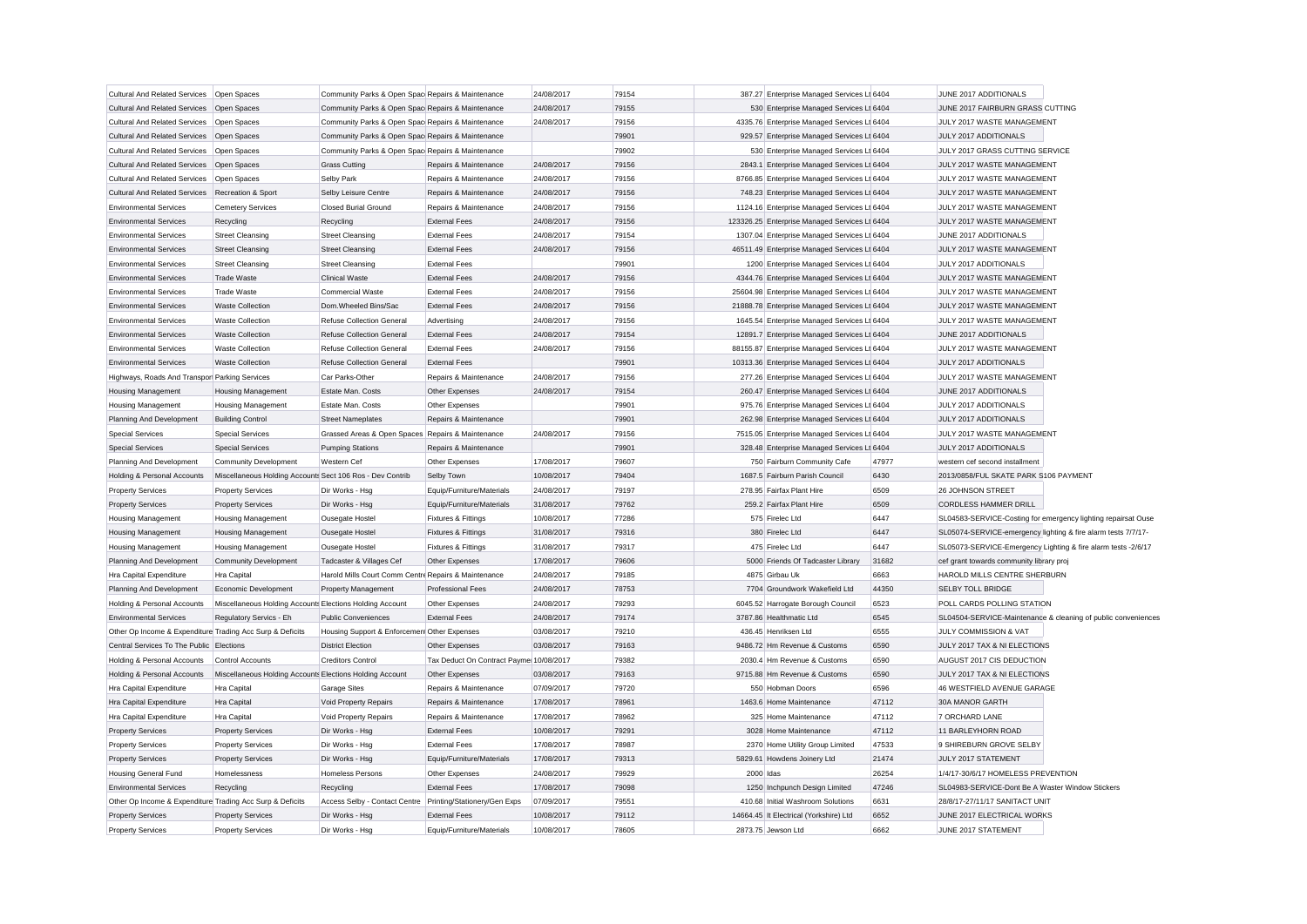| <b>Property Services</b>                                  | <b>Property Services</b>                                                           | Dir Works - Hsg                               | Equip/Furniture/Materials          | 31/08/2017 | 79517 | 3954.65 Jewson Ltd                             | 6662  | JULY 2017 STATEMENT                                     |                                                               |
|-----------------------------------------------------------|------------------------------------------------------------------------------------|-----------------------------------------------|------------------------------------|------------|-------|------------------------------------------------|-------|---------------------------------------------------------|---------------------------------------------------------------|
| Planning And Development                                  | Development Control                                                                | Development Management                        | <b>Professional Fees</b>           | 31/08/2017 | 80054 | 1000 Kings Chambers                            | 34560 | SAM SMITHS V SDC & BAYLIS & BAYLIS                      |                                                               |
| <b>Property Services</b>                                  | <b>Property Services</b>                                                           | Dir Works - Hsg                               | <b>External Fees</b>               | 31/08/2017 | 79502 | 300 Kml Flooring Services                      | 6704  | 23 ROMAN CLOSE TADCASTER                                |                                                               |
| <b>Housing Management</b>                                 | <b>Housing Management</b>                                                          | <b>Housing Management</b>                     | <b>Legal Fees</b>                  | 18/08/2017 | 3484  | 1950 Liberata Uk Ltd                           | 36656 | JULY 2017 PCOL CLAIMS                                   |                                                               |
| Planning And Development                                  | <b>Planning Policy</b>                                                             | Dev. Policy Serv. (Plan Selby)                | Direct Salaries & Wages            | 03/08/2017 | 76069 | 787.5 Macdonald & Company Freelan 47534        |       | SL05080-SERVICE-Consultants agency fees                 |                                                               |
| Planning And Development                                  | <b>Planning Policy</b>                                                             | Dev. Policy Serv. (Plan Selby)                | Direct Salaries & Wages            | 03/08/2017 | 78329 | 1085 Macdonald & Company Freelan 47534         |       | SL05080-SERVICE-Consultants agency fees                 |                                                               |
| Planning And Development                                  | <b>Planning Policy</b>                                                             | Dev. Policy Serv. (Plan Selby)                | Direct Salaries & Wages            | 03/08/2017 | 78330 | 1058.75 Macdonald & Company Freelan 47534      |       | SL05080-SERVICE-Consultants agency fees                 |                                                               |
| Planning And Development                                  | <b>Planning Policy</b>                                                             | Dev. Policy Serv. (Plan Selby)                | Direct Salaries & Wages            | 03/08/2017 | 78331 | 813.75 Macdonald & Company Freelan 47534       |       | SL05080-SERVICE-Consultants agency fees                 |                                                               |
| Corporate And Democratic Core Corporate Management        |                                                                                    | Customer & Community Project Other Expenses   |                                    | 07/09/2017 | 79718 | 1203.4 Mass Architects                         | 48792 | SL05146-SERVICE-Sherburn OGS project management grant   |                                                               |
| Other Op Income & Expenditure Trading Acc Surp & Deficits |                                                                                    | <b>Business Support</b>                       | Direct Salaries & Wages            | 10/08/2017 | 79283 | 589.93 Matrix Scm Limited                      | 48241 | Personal Information                                    |                                                               |
| Other Op Income & Expenditure Trading Acc Surp & Deficits |                                                                                    | <b>Legal Services</b>                         | Direct Salaries & Wages            | 10/08/2017 | 79283 | 1742.3 Matrix Scm Limited                      | 48241 | Personal Information                                    |                                                               |
| Planning And Development                                  | Development Control                                                                | Development Management                        | Direct Salaries & Wages            | 10/08/2017 | 79283 | 2186.57 Matrix Scm Limited                     | 48241 | Personal Information                                    |                                                               |
| Planning And Development                                  | Development Control                                                                | Development Management                        | Direct Salaries & Wages            | 10/08/2017 | 79283 | 2287.82 Matrix Scm Limited                     | 48241 | Personal Information                                    |                                                               |
| Planning And Development                                  | <b>Development Control</b>                                                         | Development Management                        | Direct Salaries & Wages            | 17/08/2017 | 79612 | 924.72 Matrix Scm Limited                      | 48241 | Personal Information                                    |                                                               |
| Planning And Development                                  | Development Control                                                                | Development Management                        | Direct Salaries & Wages            | 17/08/2017 | 79612 | 1143.91 Matrix Scm Limited                     | 48241 | Personal Information                                    |                                                               |
| Planning And Development                                  | <b>Development Control</b>                                                         | Development Management                        | <b>Direct Salaries &amp; Wages</b> | 31/08/2017 | 79927 | 1162.97 Matrix Scm Limited                     | 48241 | Personal Information                                    |                                                               |
| Corporate And Democratic Core Corporate Management        |                                                                                    | <b>External Audit</b>                         | Other Expenses                     | 03/08/2017 | 79101 | 4478 Mazars Llp                                | 6810  | SL04178-SERVICE-External Audit Fee 2016/17              |                                                               |
| <b>Property Services</b>                                  | <b>Property Services</b>                                                           | Dir Works - Hsg                               | <b>External Fees</b>               | 10/08/2017 | 78784 | 725.5 Michael Walsh (Plasterers) Ltd 7419      |       | 39B MILL CLOSE MONK FRYSTON                             |                                                               |
| <b>Property Services</b>                                  | <b>Property Services</b>                                                           | Dir Works - Hsg                               | <b>External Fees</b>               | 17/08/2017 | 79074 | 296 Michael Walsh (Plasterers) Ltd 7419        |       | 80 BYRAM PARK ROAD                                      |                                                               |
| <b>Property Services</b>                                  | <b>Property Services</b>                                                           | Dir Works - Hsg                               | <b>External Fees</b>               | 17/08/2017 | 79075 | 366 Michael Walsh (Plasterers) Ltd 7419        |       | 31 FAIRFAX AVENUE                                       |                                                               |
| <b>Property Services</b>                                  | <b>Property Services</b>                                                           | Dir Works - Hsg                               | <b>External Fees</b>               | 24/08/2017 | 79277 | 387.6 Michael Walsh (Plasterers) Ltd 7419      |       | 80 BYRAM PARK ROAD                                      |                                                               |
| <b>Property Services</b>                                  | <b>Property Services</b>                                                           | Dir Works - Hsg                               | <b>External Fees</b>               | 07/09/2017 | 79731 | 552 Michael Walsh (Plasterers) Ltd 7419        |       | 31 MIRKHILL ROAD SELBY                                  |                                                               |
| <b>Property Services</b>                                  | <b>Property Services</b>                                                           | Dir Works - Hsg                               | <b>External Fees</b>               | 07/09/2017 | 79732 | 1507.5 Michael Walsh (Plasterers) Ltd 7419     |       | 36 COPPERGATE RICCALL                                   |                                                               |
| <b>Property Services</b>                                  | <b>Property Services</b>                                                           | Dir Works - Hsg                               | Equip/Furniture/Materials          | 17/08/2017 | 79314 | 1216.02 Mkm Building Supplies Ltd              | 21210 | JULY 2017 STATEMENT                                     |                                                               |
| <b>Housing Management</b>                                 | <b>Housing Management</b>                                                          | Central Heating-Gas                           | <b>Professional Fees</b>           | 17/08/2017 | 78988 | 933.12 Morgan Lambert Ltd                      | 6835  | T/PARTY QUALITY AUDITS                                  |                                                               |
| <b>Housing Management</b>                                 | Housing Management                                                                 | Central Heating-Gas                           | <b>Professional Fees</b>           | 07/09/2017 | 79733 | 933.12 Morgan Lambert Ltd                      | 6835  | THIRD PARTY AUDITS                                      |                                                               |
| Planning And Development                                  | Development Control                                                                | Development Management                        | <b>Professional Fees</b>           | 03/08/2017 | 79161 | 1250 Mr Jonathan Clay                          | 47786 | 5 YEAR LAND SUPPLIER SHERBURN IN ELMET                  |                                                               |
| <b>Housing General Fund</b>                               | Homelessness                                                                       | <b>Homeless Persons</b>                       | Other Expenses                     | 10/08/2017 | 79284 | 536 Personal Information                       | 48267 | Personal Information                                    |                                                               |
| Holding & Personal Accounts                               | Miscellaneous Holding Accounts Rent Payers Account                                 |                                               | <b>Rent Refunds</b>                | 17/08/2017 | 79617 | 300.91 Personal Information                    | 48813 | <b>OVERPAID RENT</b>                                    |                                                               |
| Other Op Income & Expenditure Trading Acc Surp & Deficits |                                                                                    | <b>Housing Tenant Services</b>                | Clothing & Uniforms                | 07/09/2017 | 79602 | 325.45 Mwuk Ltd T/A Alexandra                  | 6048  |                                                         | SL05066-SERVICE-Alexandra - Customer Services Uniform Order ( |
| Central Services To The Public Local Tax Collection       |                                                                                    | <b>Council Tax Collection</b>                 | Computing                          | 31/08/2017 | 79503 | 331.4 Neopost Ltd                              | 6867  | 16/09/17-15/12/17 DS-63 FOLDER INSERTER                 |                                                               |
| Other Op Income & Expenditure Trading Acc Surp & Deficits |                                                                                    | Ict                                           | Computing                          | 10/08/2017 | 78543 | 1447.38 Netcentrix                             | 26614 | SL04766-SERVICE-HP Data Protector Support 17/18         |                                                               |
|                                                           |                                                                                    |                                               |                                    |            | 80095 |                                                |       | 2013/0478/FUL HEALTHCARE CONTRIBUTIONS                  |                                                               |
|                                                           | Holding & Personal Accounts   Miscellaneous Holding Accounts Sect 106 - Healthcare |                                               | Barlby & Osgodby Parish            | 31/08/2017 |       | 100000 Nhs England                             | 48314 |                                                         |                                                               |
| Other Op Income & Expenditure Trading Acc Surp & Deficits |                                                                                    | <b>Human Resources</b>                        | Computing                          | 07/09/2017 | 79582 | 2341.13 Northgatearinson Uk Limited            | 41739 | SL05211-SERVICE-JE System - 2 Year Agreement            |                                                               |
| <b>Gf Capital Expenditure</b>                             | General Fund Capital                                                               | Ict - Capital Projects                        | Computing                          | 17/08/2017 | 79085 | 850 Northgate Public Services (Uk) I 47740     |       | SL04978-SERVICE-Upgrade EH and Monitor (Test and Live)  |                                                               |
| Other Op Income & Expenditure Trading Acc Surp & Deficits |                                                                                    | Data & System                                 | Computing                          | 10/08/2017 | 79172 | 1823.01 Northgate Public Services (Uk) I 47740 |       | SL04922-SERVICE-Support and Maint ADDACS                |                                                               |
| Other Op Income & Expenditure Trading Acc Surp & Deficits |                                                                                    | Data & System                                 | Computing                          | 10/08/2017 | 79207 | 481.41 Northgate Public Services (Uk) I 47740  |       | SL04922-SERVICE-Annual Support PARIS APACS Security     |                                                               |
| Other Op Income & Expenditure Trading Acc Surp & Deficits |                                                                                    | Data & System                                 | Computing                          | 17/08/2017 | 79170 | 4571.63 Northgate Public Services (Uk) I 47740 |       | SL04922-SERVICE-Support and Maintenance PARIS IM        |                                                               |
| Other Op Income & Expenditure Trading Acc Surp & Deficits |                                                                                    | Data & System                                 | Computing                          | 17/08/2017 | 79171 | 954.33 Northgate Public Services (Uk) I 47740  |       | SL04922-SERVICE-Support and Main Flat File Billing      |                                                               |
| Other Op Income & Expenditure Trading Acc Surp & Deficits |                                                                                    | Data & System                                 | Computing                          | 17/08/2017 | 79384 | 403.65 Northgate Public Services (Uk) I 47740  |       | SL05104-SERVICE-PARIS excess charges april - June 2017  |                                                               |
| Other Op Income & Expenditure Trading Acc Surp & Deficits |                                                                                    | Data & System                                 | Computing                          | 24/08/2017 | 79563 | 2273.77 Northgate Public Services (Uk) I 47740 |       | SL05144-SERVICE-Oracle AS Forms Service and Maintenance |                                                               |
| <b>Environmental Services</b>                             | <b>Trade Waste</b>                                                                 | <b>Commercial Waste</b>                       | <b>External Fees</b>               | 10/08/2017 | 79097 | 13739.81 North Yorkshire County Council 6902   |       |                                                         | SL04925-SERVICE-Commercial Waste Disposal for May 2017 - 118. |
| Holding & Personal Accounts                               | Miscellaneous Holding Accounts C. Tax Payers Coll Fund Acc                         |                                               | Nycc Precept                       | 30/08/2017 | 80056 | 3305490 North Yorkshire County Council 32208   |       | 01/09/17 PRECEPT INSTALMENT                             |                                                               |
| Holding & Personal Accounts                               | Miscellaneous Holding Accounts Nndr Payers Coll Fund (Old)                         |                                               | Nndr Pool Contribution             | 17/08/2017 | 79494 | 164140 North Yorkshire County Council 32208    |       | 21/08/17 RETAINED BUSINESS RATES                        |                                                               |
| <b>Housing General Fund</b>                               | <b>Housing Strategy</b>                                                            | P4g Strategic Dev Sites                       | Other Expenses                     | 03/08/2017 | 77721 | 27117.08 North Yorkshire County Council 6902   |       | OLYMPIA PARK DEVELOPMENT WORK                           |                                                               |
| Other Op Income & Expenditure Trading Acc Surp & Deficits |                                                                                    | Human Resources                               | <b>External Fees</b>               | 03/08/2017 | 79109 | 477 North Yorkshire County Council 6902        |       | JUNE 2017 DBS CHECKS                                    |                                                               |
| Other Op Income & Expenditure Trading Acc Surp & Deficits |                                                                                    | <b>Human Resources</b>                        | <b>External Fees</b>               | 31/08/2017 | 80076 | 371 North Yorkshire County Council 6902        |       | JULY 2017 DBS CHECKS                                    |                                                               |
| Other Op Income & Expenditure Trading Acc Surp & Deficits |                                                                                    | Leadership Team                               | <b>Staff Recruitment</b>           | 31/08/2017 | 79948 | 5688 North Yorkshire County Council 31845      |       |                                                         | SL05134-SERVICE-Recruitment Campaign for the CX & ACX - FAO S |
| Planning And Development                                  | Economic Development                                                               | Prospect Centre Gr                            | Partnership Arrangements           | 24/08/2017 | 79930 | 3382.32 North Yorkshire County Council 6902    |       | ALLOCATION TO PARTNERS INDUSTRIAL UNITS                 |                                                               |
| Planning And Development                                  | Economic Development                                                               | Sherburn Ent Cent Gr                          | Partnership Arrangements           | 24/08/2017 | 79930 | 15443.5 North Yorkshire County Council 6902    |       | ALLOCATION TO PARTNERS INDUSTRIAL UNITS                 |                                                               |
| Planning And Development                                  | Economic Development                                                               | Swordfish W Gr Rent                           | Partnership Arrangements           | 24/08/2017 | 79930 | 12590.87 North Yorkshire County Council 6902   |       | ALLOCATION TO PARTNERS INDUSTRIAL UNITS                 |                                                               |
| Planning And Development                                  | Economic Development                                                               | The Vivars Gr                                 | Partnership Arrangements           | 24/08/2017 | 79930 | 8603.11 North Yorkshire County Council 6902    |       | ALLOCATION TO PARTNERS INDUSTRIAL UNITS                 |                                                               |
| Planning And Development                                  | Planning Policy                                                                    | Lep & Partnership Contribution Other Expenses |                                    | 07/09/2017 | 79714 | 20250 North Yorkshire County Council 31845     |       | SL05138-SERVICE-SDC Contribution to YNYER LEP           |                                                               |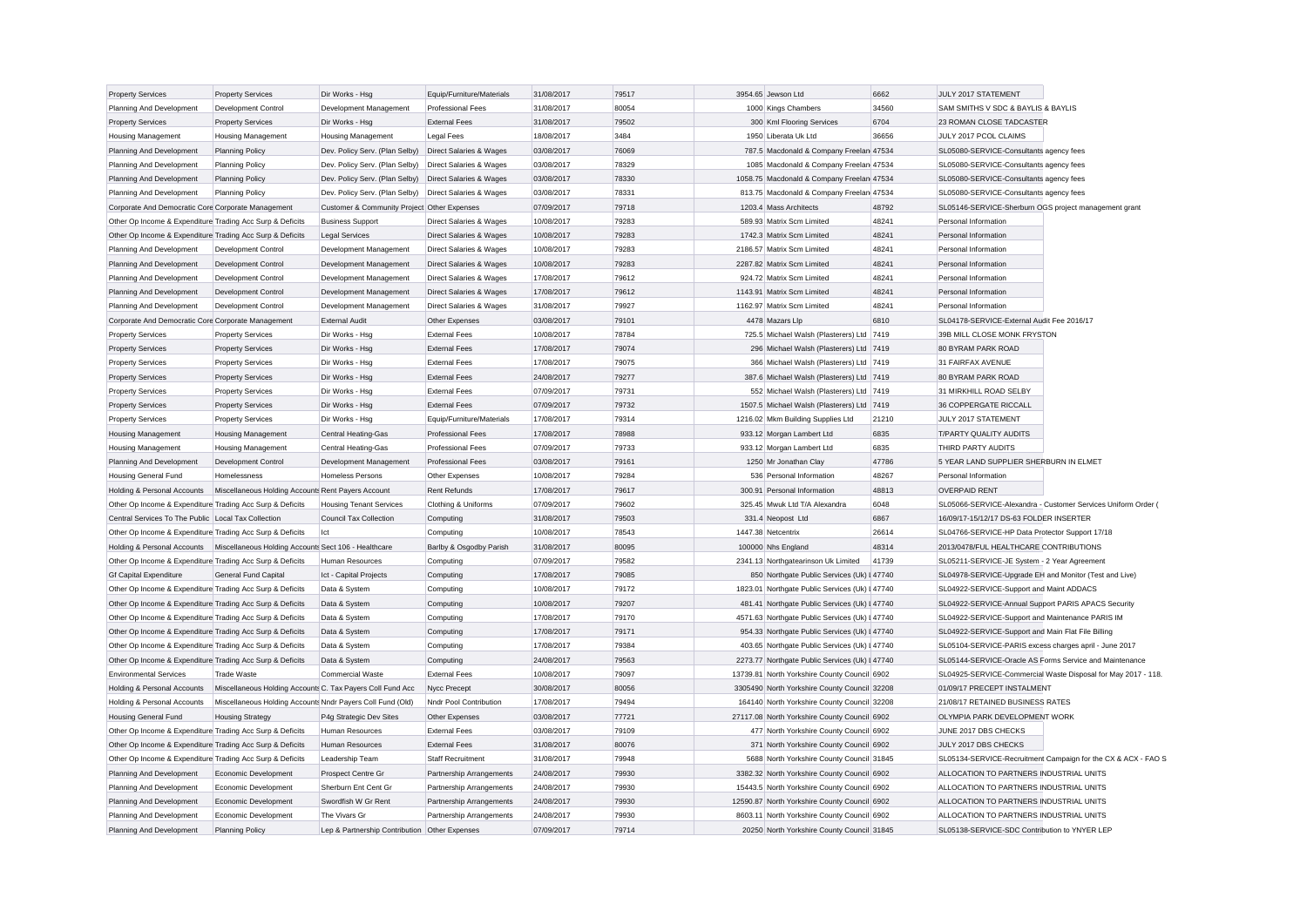| Holding & Personal Accounts                                                           | Miscellaneous Holding Accounts C. Tax Payers Coll Fund Acc |                                                  | Nyfra Precept                                  | 30/08/2017               | 80055 | 186713 North Yorkshire Fire & Rescue 32207                                 |       | 01/09/17 PRECEPT INSTALMENT                                   |
|---------------------------------------------------------------------------------------|------------------------------------------------------------|--------------------------------------------------|------------------------------------------------|--------------------------|-------|----------------------------------------------------------------------------|-------|---------------------------------------------------------------|
| Holding & Personal Accounts                                                           | Miscellaneous Holding Accounts Nndr Payers Coll Fund (Old) |                                                  | Nndr Pool Contribution                         | 17/08/2017               | 79495 | 18238 North Yorkshire Fire & Rescue 32207                                  |       | 21/08/17 RETAINED BUSINESS RATES                              |
| Holding & Personal Accounts                                                           | Miscellaneous Holding Accounts C. Tax Payers Coll Fund Acc |                                                  | Nypa Precept                                   | 30/08/2017               | 80057 | 615024 North Yorkshire Pcc                                                 | 32209 | 01/09/17 PRECEPT INSTALMENT                                   |
| Planning And Development                                                              | <b>Community Development</b>                               | <b>Fastern Cef</b>                               | Other Expenses                                 | 17/08/2017               | 79614 | 1811.4 Noth Duffield & Skipwith Playing 48814                              |       | CEF GRANT TOWARDS THE SPORTS LIGHT                            |
| Other Op Income & Expenditure Trading Acc Surp & Deficits                             |                                                            | Access Selby - Contact Centre Energy Costs       |                                                | 17/08/2017               | 79370 | 806.47 Noower Ltd                                                          | 6917  | 1/7/17-31/7/17 MARKET CROSS                                   |
| Planning And Development                                                              | Economic Development                                       | The Vivars Mr                                    | <b>Energy Costs</b>                            | 31/08/2017               | 79882 | 664.51 Npower Ltd                                                          | 6917  | 1/7/17-31/7/17 VIVARS INDUSTRIAL                              |
| <b>Special Services</b>                                                               | <b>Special Services</b>                                    | Communal Lighting                                | <b>Energy Costs</b>                            | 31/08/2017               | 79821 | 306.79 Npower Ltd                                                          | 6917  | 1/7/17-31/7/17 PROSPECT CENTRE                                |
| <b>Special Services</b>                                                               | <b>Special Services</b>                                    | <b>Community Centres</b>                         | <b>Energy Costs</b>                            | 17/08/2017               | 79371 | 341.91 Npower Ltd                                                          | 6917  | 1/7/17-31/7/17 ST WILFRIDS                                    |
| <b>Special Services</b>                                                               | <b>Special Services</b>                                    | <b>Community Centres</b>                         | <b>Energy Costs</b>                            | 31/08/2017               | 79818 | 379.95 Npower Ltd                                                          | 6917  | 1/7/17-31/7/17 ANNE SHARPE CENTRE                             |
| <b>Environmental Services</b>                                                         | Regulatory Servics - Eh                                    | Food Safety Enforcement                          | Other Expenses                                 | 17/08/2017               | 79519 | 1190 N S Redfern                                                           | 31130 | 34 FOOD INSPECTIONS                                           |
| <b>Housing Management</b>                                                             | <b>Housing Management</b>                                  | Estate Man, Costs                                | Other Expenses                                 | 31/08/2017               | 79564 | 450 Opkill Ltd                                                             | 48063 | X16 RED ANT NEST TREATMENTS                                   |
| <b>Environmental Services</b>                                                         | <b>Street Cleansing</b>                                    | <b>Street Cleansing</b>                          | <b>External Fees</b>                           | 31/08/2017               | 79425 | 320 Orbis Protect Limited                                                  | 48585 | SL05100-SERVICE-Removal & disposal of waste from Selby Leisur |
| Planning And Development                                                              | Development Control                                        | Development Management                           | <b>Professional Fees</b>                       | 31/08/2017               | 79419 | 1125 Ove Arup & Partners Ltd                                               | 44147 | SL05088-SERVICE-Barff Lane Brayton - Landscape Review Commiss |
| Highways, Roads And Transpor Parking Services                                         |                                                            | Car Parks Pay & Dis                              | Repairs & Maintenance                          | 17/08/2017               | 79394 | 363.1 Paul Harrison                                                        | 6531  | SOUTH PARADE CAR PARK                                         |
| <b>Property Services</b>                                                              | <b>Property Services</b>                                   | Dir Works - Hsg                                  | <b>External Fees</b>                           | 31/08/2017               | 79952 | 4702.3 Paul Harrison                                                       | 6531  | 2 WOODLANDS VIEW TADCASTER                                    |
| Planning And Development                                                              | <b>Development Control</b>                                 | Development Management                           | <b>Professional Fees</b>                       | 31/08/2017               | 80097 | 12916.67 Pinsent Masons                                                    | 6974  | <b>COLTON LANE JR</b>                                         |
| <b>Property Services</b>                                                              | <b>Property Services</b>                                   | Dir Works - Hsg                                  | <b>External Fees</b>                           | 17/08/2017               | 79105 | 4867.6 Prism Medical Uk                                                    | 41970 | 7 SAND LANE SOUTH MILFORD                                     |
|                                                                                       | <b>Property Services</b>                                   | Dir Works - Hsg                                  | <b>External Fees</b>                           | 31/08/2017               | 79897 | 418.19 Prism Medical Uk                                                    | 41970 | 54 WEST ACRES WF11 9DU                                        |
| <b>Property Services</b><br>Other Op Income & Expenditure Trading Acc Surp & Deficits |                                                            | Civic Centre                                     | Cleaning & Domestic Supplies                   |                          | 79943 | 297 Professional Paper Supplies Ltd 28442                                  |       | SL05154-SERVICE-Cleaner Disinfectant Surface Wipes 200 sheet  |
|                                                                                       |                                                            |                                                  |                                                |                          | 79887 |                                                                            | 34513 | <b>HEATING SCHEME 1</b>                                       |
| Hra Capital Expenditure                                                               | Hra Capital                                                | <b>Central Heating Systems</b>                   | Repairs & Maintenance<br>Repairs & Maintenance | 24/08/2017<br>24/08/2017 | 79888 | 2960.84 Pts Plumbing Trade Supplies<br>1088.28 Pts Plumbing Trade Supplies | 34513 | <b>HEATING SCHEME 1</b>                                       |
| Hra Capital Expenditure                                                               | Hra Capital                                                | <b>Central Heating Systems</b>                   |                                                | 24/08/2017               | 79889 | 2163.87 Pts Plumbing Trade Supplies                                        |       | <b>HEATING SCHEME 1</b>                                       |
| Hra Capital Expenditure                                                               | Hra Capital                                                | <b>Central Heating Systems</b>                   | Repairs & Maintenance                          |                          |       |                                                                            | 34513 |                                                               |
| Hra Capital Expenditure                                                               | Hra Capital                                                | <b>Central Heating Systems</b>                   | Repairs & Maintenance                          | 24/08/2017               | 79890 | 970.02 Pts Plumbing Trade Supplies                                         | 34513 | <b>HEATING SCHEME 1</b>                                       |
| Hra Capital Expenditure                                                               | Hra Capital                                                | <b>Central Heating Systems</b>                   | Repairs & Maintenance                          | 24/08/2017               | 79891 | 333.17 Pts Plumbing Trade Supplies                                         | 34513 | <b>HEATING SCHEME 1</b>                                       |
| <b>Special Services</b>                                                               | <b>Special Services</b>                                    | <b>Pumping Stations</b>                          | Repairs & Maintenance                          | 07/09/2017               | 79725 | 580 R A Dalton                                                             | 6326  | MILL LANE LS24 9EG                                            |
| <b>Special Services</b>                                                               | <b>Special Services</b>                                    | <b>Pumping Stations</b>                          | Repairs & Maintenance                          |                          | 79903 | 435 R A Dalton                                                             | 6326  | HIGHGATE DN14 0ES                                             |
| <b>Special Services</b>                                                               | <b>Special Services</b>                                    | <b>Pumping Stations</b>                          | Repairs & Maintenance                          |                          | 79904 | 290 R A Dalton                                                             | 6326  | AIRE VIEW YO8 8QD                                             |
| <b>Special Services</b>                                                               | <b>Special Services</b>                                    | <b>Pumping Stations</b>                          | Repairs & Maintenance                          |                          | 79905 | 290 R A Dalton                                                             | 6326  | 3 MAIN ST TEMPLE HIRST YO8 8QJ                                |
| <b>Special Services</b>                                                               | <b>Special Services</b>                                    | <b>Pumping Stations</b>                          | Repairs & Maintenance                          |                          | 79906 | 362.5 R A Dalton                                                           | 6326  | 11 MAIN STREET TEMPLE HIRST YO8                               |
| <b>Special Services</b>                                                               | <b>Special Services</b>                                    | <b>Pumping Stations</b>                          | Repairs & Maintenance                          |                          | 79907 | 319 R A Dalton                                                             | 6326  | CAWOOD ROAD YO19 6SA                                          |
| Other Op Income & Expenditure Trading Acc Surp & Deficits                             |                                                            | Ict                                              | <b>Professional Fees</b>                       | 24/08/2017               | 79165 | 448 Razorblue Ltd                                                          | 27684 | SL04444-SERVICE-Managed IT for infrastructure 2017/18         |
| <b>Housing Management</b>                                                             | Housing Management                                         | <b>Central Heating-Gas</b>                       | Repairs & Maintenance                          | 31/08/2017               | 79369 | 400 Rdh Scaffolding                                                        | 7036  | 25 CROSS HILLS LANE                                           |
| Planning And Development                                                              | Development Control                                        | Development Management                           | <b>Professional Fees</b>                       | 10/08/2017               | 78582 | 450 Rosetta Landscape Design                                               | 6987  | SL05067-SERVICE-Tree inspection - Kirkthorne Wood, Brotherton |
| Central Services To The Public Elections                                              |                                                            | Register Of Electors                             | Communications                                 | 31/08/2017               | 79416 | 2887.08 Royal Mail Group Plc                                               | 7100  | ELECTIONS RESPONSE SERVICE                                    |
| Other Op Income & Expenditure Trading Acc Surp & Deficits                             |                                                            | <b>Housing Tenant Services</b>                   | Direct Salaries & Wages                        | 03/08/2017               | 78221 | 561.6 Ryedale District Council                                             | 7105  | 1/7/17-30/9/17 LONE WORKERS                                   |
| Other Op Income & Expenditure Trading Acc Surp & Deficits                             |                                                            | Leadership Team                                  | Direct Salaries & Wages                        | 31/08/2017               | 79408 | 3569.59 Ryedale District Council                                           | 7105  | Personal Information                                          |
| <b>Environmental Services</b>                                                         | Recycling                                                  | Recycling                                        | <b>External Fees</b>                           | 24/08/2017               | 79113 | 360.62 Ryedale Organics Ltd                                                | 6694  | WEEK 30 GREENWASTE                                            |
| <b>Environmental Services</b>                                                         | Recycling                                                  | Recycling                                        | <b>External Fees</b>                           | 07/09/2017               | 79539 | 680.58 Ryedale Organics Ltd                                                | 6694  | <b>WEEK 32 GREENWASTE</b>                                     |
| Central Services To The Public Local Tax Collection                                   |                                                            | <b>Council Tax Collection</b>                    | <b>External Fees</b>                           | 11/08/2017               | 3480  | 1014.46 Santander                                                          | 6052  | JULY 2017 COUNCIL TAX PAYMENTS                                |
| <b>Housing Management</b>                                                             | Housing Management                                         | <b>Rent Project</b>                              | <b>External Fees</b>                           | 11/08/2017               | 3479  | 750.9 Santander                                                            | 6052  | JULY 2017 HOSUE & GARAGE RENTS                                |
| Holding & Personal Accounts                                                           | Miscellaneous Holding Accounts Elections Holding Account   |                                                  | Other Expenses                                 | 10/08/2017               | 79153 | 288 Saxton Village Hall                                                    | 46783 | 8/6/17 HIRE OF HALL FOR ELECTION                              |
| Other Op Income & Expenditure Trading Acc Surp & Deficits                             |                                                            | <b>Housing Tenant Services</b>                   | Repairs & Maintenance                          | 24/08/2017               | 79169 | 1994.56 Scan Coin Ltd                                                      | 7123  | SL05031-SERVICE-Scan Coin Ltd A3 Kiosk Serial Number 19757 ye |
| Corporate And Democratic Core Corporate Management                                    |                                                            | <b>Shared Procurement</b>                        | <b>Professional Fees</b>                       | 24/08/2017               | 78925 | 24000 Scarborough Borough Council                                          | 7122  | 1/4/17-30/6/17 PARTNERSHIP CONTRIBUTION                       |
| Corporate And Democratic Core Corporate Management                                    |                                                            | <b>Shared Procurement</b>                        | <b>Professional Fees</b>                       | 24/08/2017               | 79178 | 24000 Scarborough Borough Council                                          | 7122  | PARTNERSHIP INVOICE APR 17-MAR 18                             |
| Planning And Development                                                              | Economic Development                                       | P4g Open For Business                            | Other Expenses                                 | 10/08/2017               | 79073 | 9250 Se7en Video Production Ltd                                            | 45367 | SL05028-SERVICE-Place branding film and photography support ( |
| Highways, Roads And Transpor Parking Services                                         |                                                            | Car Parks Enforcement                            | <b>External Fees</b>                           | 10/08/2017               | 79141 | 547.35 Security Plus Limited                                               | 36209 | SL04631-SERVICE-Cash collection SDC car park machines 01/04/1 |
| Highways, Roads And Transpor Parking Services                                         |                                                            | Car Parks Enforcement                            | <b>External Fees</b>                           | 17/08/2017               | 79431 | 258.16 Security Plus Limited                                               | 36209 | JULY 2017 CASH PROCESSING                                     |
| <b>Housing General Fund</b>                                                           | Homelessness                                               | Refugee Resettlement Program Fixtures & Fittings |                                                | 17/08/2017               | 79078 | 492 Selby Carpet Depot                                                     | 7148  | Personal Information                                          |
| Planning And Development                                                              | <b>Community Development</b>                               | Tadcaster & Villages Cef                         | Other Expenses                                 | 07/09/2017               | 79525 | 4450 Selby District Avs                                                    | 7159  | SL05065-SERVICE-Community Leisure project for the Tadcaster C |
| Central Services To The Public                                                        | <b>Flections</b>                                           | <b>District Election</b>                         | Other Expenses                                 | 24/08/2017               | 79432 | 2210 Selby District Council                                                | 7151  | NYCC ELECTION ROOM HIRE                                       |
| <b>Housing Management</b>                                                             | <b>Housing Management</b>                                  | Edgerton Lodge                                   | Nndr                                           | 24/08/2017               | 79188 | 1220.44 Selby District Council                                             | 7151  | AUG 2017 LODGES COUNCIL TAX BILLS                             |
| <b>Housing Management</b>                                                             | <b>Housing Management</b>                                  | Ousegate Hostel                                  | Nndr                                           | 24/08/2017               | 79188 | 359.51 Selby District Council                                              | 7151  | AUG 2017 LODGES COUNCIL TAX BILLS                             |
| <b>Property Services</b>                                                              | <b>Property Services</b>                                   | Dir Works - Hsg                                  | Other Expenses                                 | 17/08/2017               | 79189 | 793.94 Selby District Council                                              | 7151  | AUG 2017 VOIDS COUNCIL TAX BILLS                              |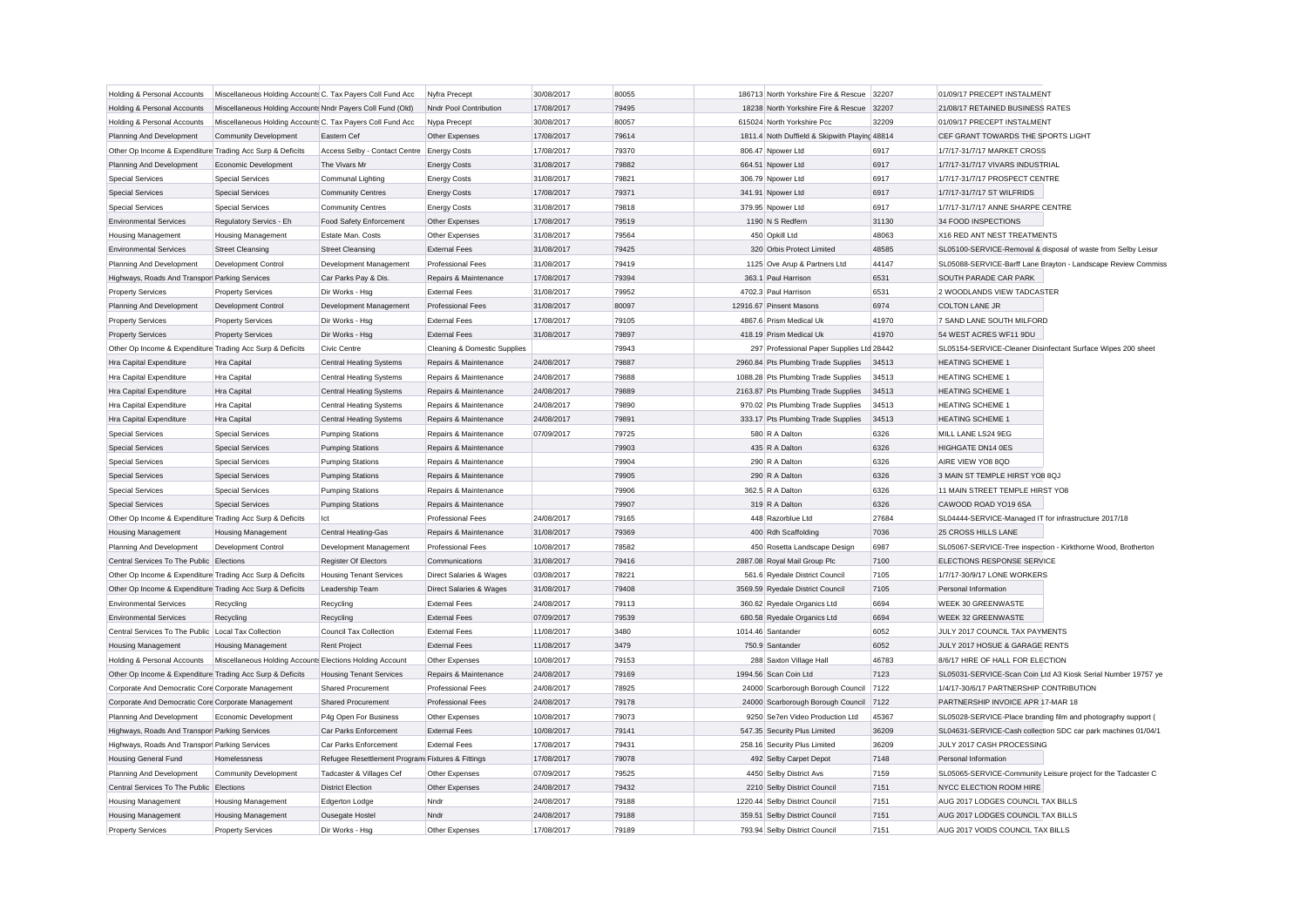| <b>Property Services</b>                                  | <b>Property Services</b>                                  | Dir Works - Hsg                        | Equip/Furniture/Materials        | 24/08/2017               | 78378          | 1204.81 Selby Glass Ltd                                                        | 7172  | JUNE 2017 STATEMENT                                      |                                                               |
|-----------------------------------------------------------|-----------------------------------------------------------|----------------------------------------|----------------------------------|--------------------------|----------------|--------------------------------------------------------------------------------|-------|----------------------------------------------------------|---------------------------------------------------------------|
| <b>Property Services</b>                                  | <b>Property Services</b>                                  | Dir Works - Hsg                        | Equip/Furniture/Materials        | 24/08/2017               | 79518          | 1334.33 Selby Glass Ltd                                                        | 7172  | JULY 2017 STATEMENT                                      |                                                               |
| <b>Property Services</b>                                  | <b>Property Services</b>                                  | Dir Works - Hsg                        | <b>External Fees</b>             | 24/08/2017               | 78378          | 761.1 Selby Glass Ltd                                                          | 7172  | JUNE 2017 STATEMENT                                      |                                                               |
| <b>Property Services</b>                                  | <b>Property Services</b>                                  | Dir Works - Hsg                        | <b>External Fees</b>             | 24/08/2017               | 79518          | 1438.9 Selby Glass Ltd                                                         | 7172  | JULY 2017 STATEMENT                                      |                                                               |
| Other Op Income & Expenditure Trading Acc Surp & Deficits |                                                           | Human Resources                        | <b>Professional Fees</b>         | 10/08/2017               | 79387          | 505 Selby Healthcare Ltd                                                       | 31239 | SL05068-SERVICE-Occupational Health Services - July 2017 |                                                               |
| Holding & Personal Accounts                               | Miscellaneous Holding Accounts Sect 106 Ros - Dev Contrib |                                        | Selby Town                       | 03/08/2017               | 79162          | 4093.2 Selby Town Council                                                      | 7184  | 2009/0805/REM 2ND PAYMENT SECTION106                     |                                                               |
| <b>Environmental Services</b>                             | <b>Street Cleansing</b>                                   | <b>Street Cleansing</b>                | <b>External Fees</b>             | 07/09/2017               | 79561          | 425 S & G Taperell                                                             | 7303  | skips storage, transport of sweeper skip                 |                                                               |
| <b>Property Services</b>                                  | <b>Property Services</b>                                  | Dir Works - Hsg                        | <b>External Fees</b>             | 24/08/2017               | 78718          | 1805.6 S & G Taperell                                                          | 7303  | JUNE 2017 DISPOSAL OF WASTE                              |                                                               |
| <b>Property Services</b>                                  | <b>Property Services</b>                                  | Dir Works - Hsg                        | <b>External Fees</b>             | 07/09/2017               | 79562          | 1579.6 S & G Taperell                                                          | 7303  | skip hire and disposal of waste                          |                                                               |
| Hra Capital Expenditure                                   | Hra Capital                                               | <b>External Door Replacements</b>      | Repairs & Maintenance            | 17/08/2017               | 79088          | 725 Sherwood Property Building Ser 35336                                       |       | 7 SAND LANE SOUTH MILFORD                                |                                                               |
| <b>Property Services</b>                                  | <b>Property Services</b>                                  | Dir Works - Hsg                        | <b>External Fees</b>             | 17/08/2017               | 79089          | 2640 Sherwood Property Building Ser 35336                                      |       | 177 NEW MILLGATE SELBY                                   |                                                               |
| <b>Property Services</b>                                  | <b>Property Services</b>                                  | Dir Works - Hsg                        | <b>External Fees</b>             | 17/08/2017               | 79090          | 2590 Sherwood Property Building Ser 35336                                      |       | 2 SOUTH VIEW TADCASTER                                   |                                                               |
| <b>Property Services</b>                                  | <b>Property Services</b>                                  | Dir Works - Hsg                        | <b>External Fees</b>             | 17/08/2017               | 79091          | 3340 Sherwood Property Building Ser 35336                                      |       | 2 EVERSLEY AVENUE SHERBURN IN ELMET                      |                                                               |
| <b>Property Services</b>                                  | <b>Property Services</b>                                  | Dir Works - Hsg                        | <b>External Fees</b>             | 17/08/2017               | 79092          | 2650 Sherwood Property Building Ser 35336                                      |       | 11A ASHLEA FAIRBURN WF11 9LF                             |                                                               |
| <b>Property Services</b>                                  | <b>Property Services</b>                                  | Dir Works - Hsc                        | <b>External Fees</b>             | 24/08/2017               | 79157          | 1093 Sherwood Property Building Ser 35336                                      |       | 19 AUSTERBANK VIEW TADCASTER                             |                                                               |
| <b>Property Services</b>                                  | <b>Property Services</b>                                  | Dir Works - Hsg                        | <b>External Fees</b>             | 24/08/2017               | 79158          | 2425 Sherwood Property Building Ser 35336                                      |       | 11 OAKLANDS CRESCENT CAMBLESFORTH                        |                                                               |
| <b>Property Services</b>                                  | <b>Property Services</b>                                  | Dir Works - Hsg                        | <b>External Fees</b>             | 31/08/2017               | 79376          | 4071 Sherwood Property Building Ser 35336                                      |       | 22 BEECHWOOD CLOSE SHERBURN IN ELMET                     |                                                               |
| <b>Property Services</b>                                  | <b>Property Services</b>                                  | Dir Works - Hsg                        | <b>External Fees</b>             | 31/08/2017               | 79377          | 2425 Sherwood Property Building Ser 35336                                      |       | 49 FAIRFIELD WAY TADCASTER                               |                                                               |
| <b>Property Services</b>                                  | <b>Property Services</b>                                  | Dir Works - Hsg                        | <b>External Fees</b>             | 07/09/2017               | 79549          | 1195 Sherwood Property Building Ser 35336                                      |       | 33 FAIRFIELD WAY TADCASTER                               |                                                               |
| <b>Property Services</b>                                  | <b>Property Services</b>                                  | Dir Works - Hsg                        | <b>External Fees</b>             | 07/09/2017               | 79550          | 2495 Sherwood Property Building Ser 35336                                      |       | 16 ST WILFRIDS SELBY                                     |                                                               |
| <b>Property Services</b>                                  | <b>Property Services</b>                                  | Dir Works - Hsg                        | <b>External Fees</b>             | 07/09/2017               | 79729          | 1800 Sherwood Property Building Ser 35336                                      |       | 23 STEINCROFT ROAD                                       |                                                               |
| <b>Property Services</b>                                  | <b>Property Services</b>                                  | Dir Works - Hsg                        | <b>External Fees</b>             | 07/09/2017               | 79730          | 2299 Sherwood Property Building Ser 35336                                      |       | 6 ROSEMARY COURT TADCASTER                               |                                                               |
|                                                           |                                                           |                                        |                                  |                          | 79426          |                                                                                |       |                                                          |                                                               |
| <b>Housing Management</b>                                 | <b>Housing Management</b>                                 | Estate Man. Costs                      | Other Expenses                   | 17/08/2017<br>31/08/2017 | 79326          | 500 Shield Pest Control Ltd<br>1100 Simon Calvert Contractors Ltd 44422        | 6018  | SL05002-SERVICE-Deep Clean at 31 Carentan Close          |                                                               |
| <b>Housing Management</b><br><b>Housing Management</b>    | <b>Housing Management</b><br><b>Housing Management</b>    | Estate Man. Costs<br>Estate Man, Costs | Other Expenses<br>Other Expenses | 07/09/2017               | 79566          | 1830 Simon Calvert Contractors Ltd                                             | 44422 | SL05030-SERVICE-50 Moat Way                              | SL04927-SERVICE-clearance of garden at 24 Austerbank Crescent |
|                                                           |                                                           |                                        |                                  |                          | 79330          |                                                                                |       |                                                          |                                                               |
| <b>Housing Management</b>                                 | <b>Housing Management</b>                                 | Fencing - Planned                      | Repairs & Maintenance            | 31/08/2017               | 79331          | 600 Simon Calvert Contractors Ltd   44422<br>670 Simon Calvert Contractors Ltd | 44422 | 7 BUCKLE COURT<br>77 CHARLES STREET SELBY                |                                                               |
| <b>Housing Management</b>                                 | <b>Housing Management</b>                                 | Fencing - Planned                      | Repairs & Maintenance            | 31/08/2017               | 79332          |                                                                                |       |                                                          |                                                               |
| <b>Housing Management</b>                                 | <b>Housing Management</b>                                 | Fencing - Planned                      | Repairs & Maintenance            | 31/08/2017               |                | 500 Simon Calvert Contractors Ltd                                              | 44422 | 21 TENNANT STREET                                        |                                                               |
| <b>Housing Management</b>                                 | <b>Housing Management</b>                                 | Fencing - Planned                      | Repairs & Maintenance            | 31/08/2017               | 79334<br>79336 | 375 Simon Calvert Contractors Ltd<br>470 Simon Calvert Contractors Ltd         | 44422 | 11 WILLIAM JACQUES DRIVE<br>8 BRIGHT WALK                |                                                               |
| Housing Management                                        | Housing Management                                        | Fencing - Planned                      | Repairs & Maintenance            | 31/08/2017               |                |                                                                                | 44422 |                                                          |                                                               |
| <b>Housing Management</b>                                 | <b>Housing Management</b>                                 | Fencing - Planned                      | Repairs & Maintenance            | 31/08/2017               | 79337          | 350 Simon Calvert Contractors Ltd                                              | 44422 | <b>17 BRIGHT WALK</b>                                    |                                                               |
| <b>Housing Management</b>                                 | <b>Housing Management</b>                                 | Fencing - Planned                      | Repairs & Maintenance            | 07/09/2017               | 79571          | 510 Simon Calvert Contractors Ltd                                              | 44422 | 40 Charles Street                                        |                                                               |
| <b>Housing Management</b>                                 | <b>Housing Management</b>                                 | Fencing - Planned                      | Repairs & Maintenance            | 07/09/2017               | 79572          | 750 Simon Calvert Contractors Ltd                                              | 44422 | 30 Springfield Road                                      |                                                               |
| <b>Housing Management</b>                                 | <b>Housing Management</b>                                 | Fencing - Planned                      | Repairs & Maintenance            | 07/09/2017               | 79573          | 420 Simon Calvert Contractors Ltd                                              | 44422 | 9 Prospect Close                                         |                                                               |
| Hra Capital Expenditure                                   | Hra Capital                                               | Fencing Programme                      | Repairs & Maintenance            | 07/09/2017               | 79570          | 325 Simon Calvert Contractors Ltd                                              | 44422 | 38 charles street                                        |                                                               |
| <b>Housing General Fund</b>                               | <b>Housing Strategy</b>                                   | Pfi Scheme (Housing)                   | Other Expenses                   | 24/08/2017               | 79183          | 34358.54 South Yorkshire Housing Ass Lt 7239                                   |       | JULY 2017 SELBY PFI                                      |                                                               |
| <b>Environmental Services</b>                             | <b>Trade Waste</b>                                        | <b>Clinical Waste</b>                  | <b>External Fees</b>             | 31/08/2017               | 79393          | 560.49 Srcl Ltd                                                                | 7251  | JULY 2017 HAZ WASTE COLLECTION                           |                                                               |
| Planning And Development                                  | Economic Development                                      | Economic Development Team              | <b>Professional Fees</b>         | 24/08/2017               | 79212          | 7986.05 Start Regeneration Llp                                                 | 48284 |                                                          | SL04642-SERVICE-Chris Kwasniewski - Housing Development Consu |
| Planning And Development                                  | Economic Development                                      | <b>Property Management</b>             | Repairs & Maintenance            | 03/08/2017               | 79096          | 2450 Stephensons                                                               | 7261  | SL05044-SERVICE-Letting fee former Profiles building     |                                                               |
| Other Op Income & Expenditure Trading Acc Surp & Deficits |                                                           | Data & System                          | Computing                        | 03/08/2017               | 77735          | 1380 Supersys It Services Ltd                                                  | 44688 | RESIDENTIAL PARS.NET ANNUAL FEE 2 USERS                  |                                                               |
| <b>Property Services</b>                                  | <b>Property Services</b>                                  | Dir Works - Hsa                        | Equip/Furniture/Materials        | 31/08/2017               | 79424          | 370.3 Supra Uk Limited                                                         | 27438 | SL05108-S0205016-KEY SAFE SLIMLINE                       |                                                               |
| Central Services To The Public General Grants             |                                                           | Miscellaneous Grants                   | Grants                           | 10/08/2017               | 79286          | 11495 Tadcaster Magnets Sports & So 48747                                      |       | <b>Commissioning Contingency</b>                         |                                                               |
| <b>Property Services</b>                                  | <b>Property Services</b>                                  | Dir Works - Hsg                        | <b>External Fees</b>             | 31/08/2017               | 79372          | 602 T A M Loughlin                                                             | 6779  | 30 POWELL STREET SELBY                                   |                                                               |
| <b>Property Services</b>                                  | <b>Property Services</b>                                  | Dir Works - Hsg                        | <b>External Fees</b>             | 31/08/2017               | 79373          | 280 T A M Loughlin                                                             | 6779  | 18 FIRTREE CRESCENT TADCASTER                            |                                                               |
| <b>Property Services</b>                                  | <b>Property Services</b>                                  | Dir Works - Hsg                        | <b>External Fees</b>             | 31/08/2017               | 79374          | 1244 T A M Loughlin                                                            | 6779  | 2 MAIN STREET LONG DRAX                                  |                                                               |
| <b>Property Services</b>                                  | <b>Property Services</b>                                  | Dir Works - Hsg                        | <b>External Fees</b>             |                          | 79899          | 635 T A M Loughlin                                                             | 6779  | 20 OAKLANDS CAMBLESFORTH                                 |                                                               |
| <b>Property Services</b>                                  | <b>Property Services</b>                                  | Dir Works - Hsg                        | <b>External Fees</b>             |                          | 79900          | 635 T A M Loughlin                                                             | 6779  | 19 OAKLANDS CRESCENT CAMBLESFORTH                        |                                                               |
| Other Op Income & Expenditure Trading Acc Surp & Deficits |                                                           | Human Resources                        | <b>Training Expenses</b>         |                          | 79813          | 801 The Association Of Electoral Ad 24977                                      |       | SL05159-SERVICE-AEA Management Modules                   |                                                               |
| Other Op Income & Expenditure Trading Acc Surp & Deficits |                                                           | Finance                                | Subscriptions                    | 07/09/2017               | 80045          | 268 The Financial Reporting Council 6443                                       |       | 1/4/17-31/3/18 FRC PREPARERS LEVY                        |                                                               |
| <b>Environmental Services</b>                             | Recycling                                                 | Recycling                              | <b>External Fees</b>             | 17/08/2017               | 79327          | 8714.52 The Maltings Organic Treatmen 35116                                    |       | JULY 2017 STATEMENT                                      |                                                               |
| Planning And Development                                  | Development Control                                       | Development Management                 | Direct Salaries & Wages          | 17/08/2017               | 78978          | 1750.8 The Oyster Partnership Ltd                                              | 43921 | Personal Information                                     |                                                               |
| Planning And Development                                  | Development Control                                       | Development Management                 | Direct Salaries & Wages          | 24/08/2017               | 79209          | 664.86 The Oyster Partnership Ltd                                              | 43921 | Personal Information                                     |                                                               |
| Planning And Development                                  | <b>Planning Policy</b>                                    | Dev. Policy Serv. (Plan Selby)         | Direct Salaries & Wages          | 31/08/2017               | 79407          | 1391.25 The Oyster Partnership Ltd                                             | 43921 | SL05081-SERVICE-Consultants agency fees                  |                                                               |